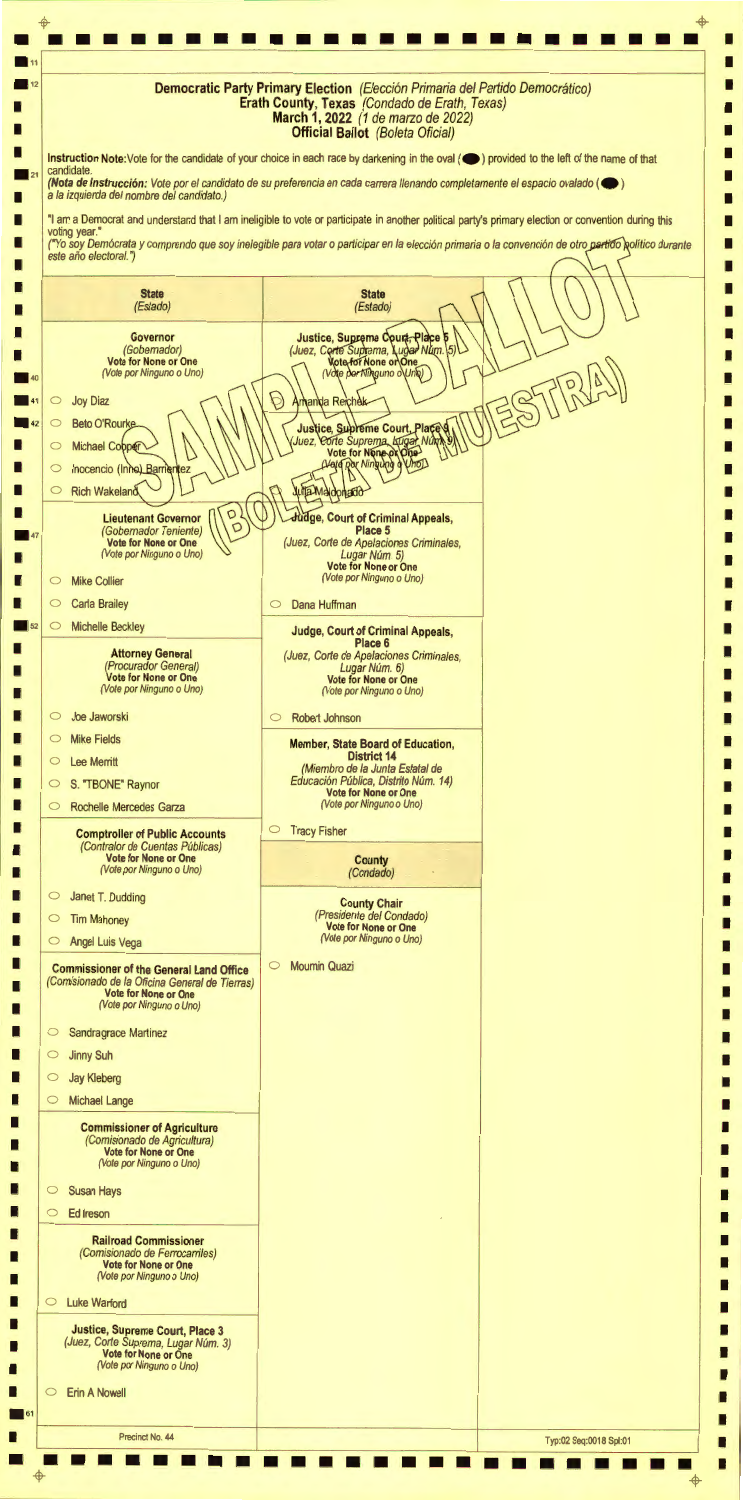+ + **. 11**<br>11 12 • • • • • • • • • • • • • • • • • • • • • • • • • I 1------ - ------------- - - ----------- - --- ------- -! **Democratic Party Primary Election** (Elecci6n Primaria def Partido Democratico) I I **Erath County, Texas** (Condado de Erath, Texas) I I **March 1, 2022** (1 de marzo de 2022) I **Official Ballot** (Boleta Oficial) I I I **Instruction Note:Vote** for the candidate of your choice in each race by darkening in the oval ( **e )** provided to the left of the name of that candidate. I **(Nota de lnstrucci6n:** Vote par el candidate de su preferencia en cada carrera 1/enando completamente el espacio ova/ado ( **e )**  a la izquierda def nombre def candidato.) I I "I am a Democrat and understand that I am ineligible to vote or participate in another political party's primary election or convention during this I I voting year." ("Yo soy Demócrata y comprendo que soy inelegible para votar o participar en la elección primaria o la convención de otro partido político durante I I este año electoral.") I I I I **State State** (Estado) (Estado) I I I Justice, Supreme Court, Place<br>(Juez, Corte Suprema, Lugar Num.<br>Wote for None or One I **Governor**  (Gobemador) I I **Vote for None or One**  (Vote por Ninguno o Uno) (Vote por Ninguno o Uno) I  $\circ$  Joy Diaz Amanda Reichak I  $\begin{array}{c|c|c}\n\hline\n\textbf{41} & \textbf{0} \\
\hline\n\textbf{42} & \textbf{0}\n\end{array}$ **Beto O'Rourke** Justice, Supreme Court, Plaçe<br>Juez, Corte Suprema, Kugar Num<br>Vote for None of One I I I  $\subset$ **Michael Cooper** I  $\circ$ Inocencio (Inhe) Barrie I rițez D **Julia Maldonado** I  $\circ$ **Rich Wakeland** I I **Lieutenant Governor**  $\left(\bigcap_{\square} \bigcup_{\square} \bigcap_{\square}$ I **ge, Court of Criminal Appeals, Place 5**  (Gobemador Teniente) 0 I **Vote for None or One**  (Juez, Corte de Apelaciones Criminales, (Vote por Ninguno o Uno) Lugar Núm. 5) I I **Vote for None or One**  (Vote por Ninguno o Uno) I o Mike Collier I o Dana Huffman  $\circ$  Carla Brailey I I o Michelle Beckley I **Judge, Court of Criminal Appeals, Place 6**  I I **Attorney General**  (Juez, Corte de Apelaciones Criminales, (Procurador General) Lugar Núm. 6) I I **Vote for None or One Vote for None or One**  (Vote por Ninguno o Uno) (Vote por Ninguno o Uno) I I I o Joe Jaworski o Robert Johnson I I o Mike Fields I **Member, State Board of Education, District 14**  I o Lee Merritt I (Miembro de la Junta Estatal de Educación Pública, Distrito Núm. 14) I 0 S. "TBONE" Raynor I **Vote for None or One**  (Vote por Ninguno o Uno) I 0 Rochelle Mercedes Garza I I o Tracy Fisher I **Comptroller of Public Accounts**  (Contralor de Cuentas Públicas) I I **Vote for None or One County**  (Vote por Ninguno o Uno) (Condado) I I I O Janet T. Dudding I **County Chair**  (Presidente def Condado) I o Tim Mahoney I **Vote for None or One**  (Vote por Ninguno o Uno) I o Angel Luis Vega I I o Moumin Quazi I **Commissioner of the General Land Office**  (Comisionado de la Oficina General de Tierras) I I **Vote for None or One**  (Vote por Ninguno o Uno) I I I O Sandragrace Martinez I I o Jinny Suh I I o Jay Kleberg I L

| <b>Michael Lange</b><br>$\circ$                                                                                                                             |  |
|-------------------------------------------------------------------------------------------------------------------------------------------------------------|--|
| <b>Commissioner of Agriculture</b><br>(Comisionado de Agricultura)<br>Vote for None or One<br>(Vote por Ninguno o Uno)                                      |  |
| <b>Susan Hays</b><br>$\circ$                                                                                                                                |  |
| Ed Ireson<br>$\circ$                                                                                                                                        |  |
| <b>Railroad Commissioner</b><br>(Comisionado de Ferrocarriles)<br><b>Vote for None or One</b><br>(Vote por Ninguno o Uno)<br><b>Luke Warford</b><br>$\circ$ |  |
| <b>Justice, Supreme Court, Place 3</b><br>(Juez, Corte Suprema, Lugar Núm. 3)<br>Vote for None or One<br>(Vote por Ninguno o Uno)                           |  |
| <b>Enn A Nowell</b><br>$\circ$                                                                                                                              |  |
| 61                                                                                                                                                          |  |
|                                                                                                                                                             |  |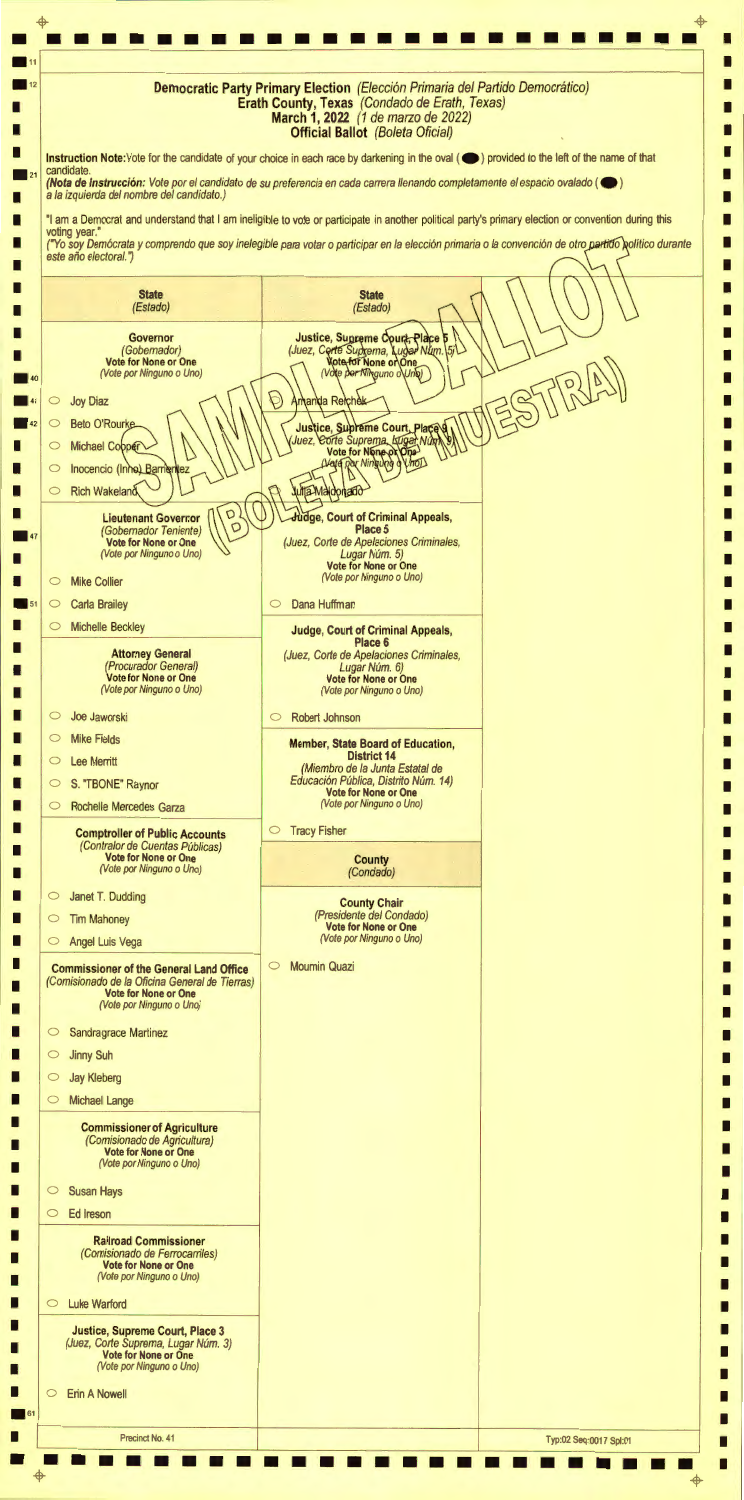• • ••••••••••••••••••••••••• I <sup>~</sup> - -------------- -------------------------- - --; **Democratic Party Primary Election** (Elecci6n Primaria def Parlido Democratico) I **. 11**  I **. 12 Erath County, Texas** (Condado de Erath, Texas) I I **March 1, 2022** (1 de marzo de 2022) I **Official Ballot** (Boleta Oficial) I I I **Instruction Note:Vote** for the candidate of your choice in each race by darkening in the oval ( **e )** provided to the left of the name of that candidate I **(Nota de lnstrucci6n:** Vote por el candidato de su preferencia en cada carrera 1/enando completamente el espacio ova/ado ( **e )**  a la izquierda del nombre del candidato.) I I "I am a Democrat and understand that I am ineligible to vote or participate in another political party's primary election or convention during this I I voting year." I I ("Yo soy Demócrata y comprendo que soy inelegible para votar o participar en la elección primaria o la convención de otro partido político durante este año electoral.") I I I I **State State** (Estado) (Estado) I I I I Justice, Supreme Court, Place **Governor**  Б (Juez, Corte Suprema, Lugar Num. (Gobernador) 15 I I **Vote for None or One**  Vote por Ninguno o Uno) (Vote por Ninguno o Uno) **140**<br>144<br>142<br>142 I Amanda Reichek  $\circ$ Joy Diaz I **Beto O'Rourke** Justice, Subreme Court, Place<br>Juez, Corte Suprema, Lugar Num<br>Vote for None of One  $\subset$ I I Michael Cobper  $\subset$ I Vote por Ning UnoD ად Inocencio (Inno) Barrientez I  $\circ$ I **Julia Maldonado** I **Rich Wakeland**  $\circ$ I I Lieutenant Governor  $\bigcap_{\Box}$  **B ge, Court of Criminal Appeals,**  I **Place 5**   $\blacksquare$ I **Vote for None or One**  (Juez, Corte de Ape/aciones Criminales, (Vote por Ninguno o Uno) Lugar Núm. 5) I I **Vote for None or One**  (Vote por Ninguno o Uno) I Mike Collier  $\circ$ I Carla Brailey I  $\circ$ 0 Dana Huffman I I  $\circ$ Michelle Beckley **Judge, Court of Criminal Appeals,**  I **Place 6**  . 53 I **Attorney General**  (Juez, Corte de Apelaciones Criminales, (Procurador General) Lugar Núm. 6) I I **Vote for None or One Vote for None or One**  (Vote por Ninguno o Uno) (Vote por Ninguno o Uno) I I I Joe Jaworski  $\circ$ 0 Robert Johnson I I  $\subset$ Mike Fields **Member, State Board of Education,**  I **District 14**  I  $\circ$ **Lee Memtt** I (Miembro de la Junta Estatal de Educación Pública, Distrito Núm. 14) S. "TBONE" Raynor I  $\circ$ I **Vote for None or One**  (Vote por Ninguno o Uno) I  $\circ$ Rochelle Mercedes Garza I I 0 Tracy Fisher **Comptroller of Public Accounts**  I (Contra/or de Cuentas Publicas) I I **Vote for None or One County**  (Vote por Ninguno o Uno) I (Condado) I I  $\circ$ Janet T. Dudding I **County Chair**  (Presidente def Condado) I  $\circ$ Tim Mahoney I **Vote for None or One**  I (Vote por Ninguno o Uno)  $\circ$ Angel Luis Vega I I 0 Moumin Quazi **Commissioner of the General Land Office**  I (Comisionado de la Oficina General de Tierras) I **Vote for None or One**  I (Vote por Ninguno o Uno) I I I 0 Sandragrace Martinez I I 0 Jinny Suh I I 0 Jay Kleberg I

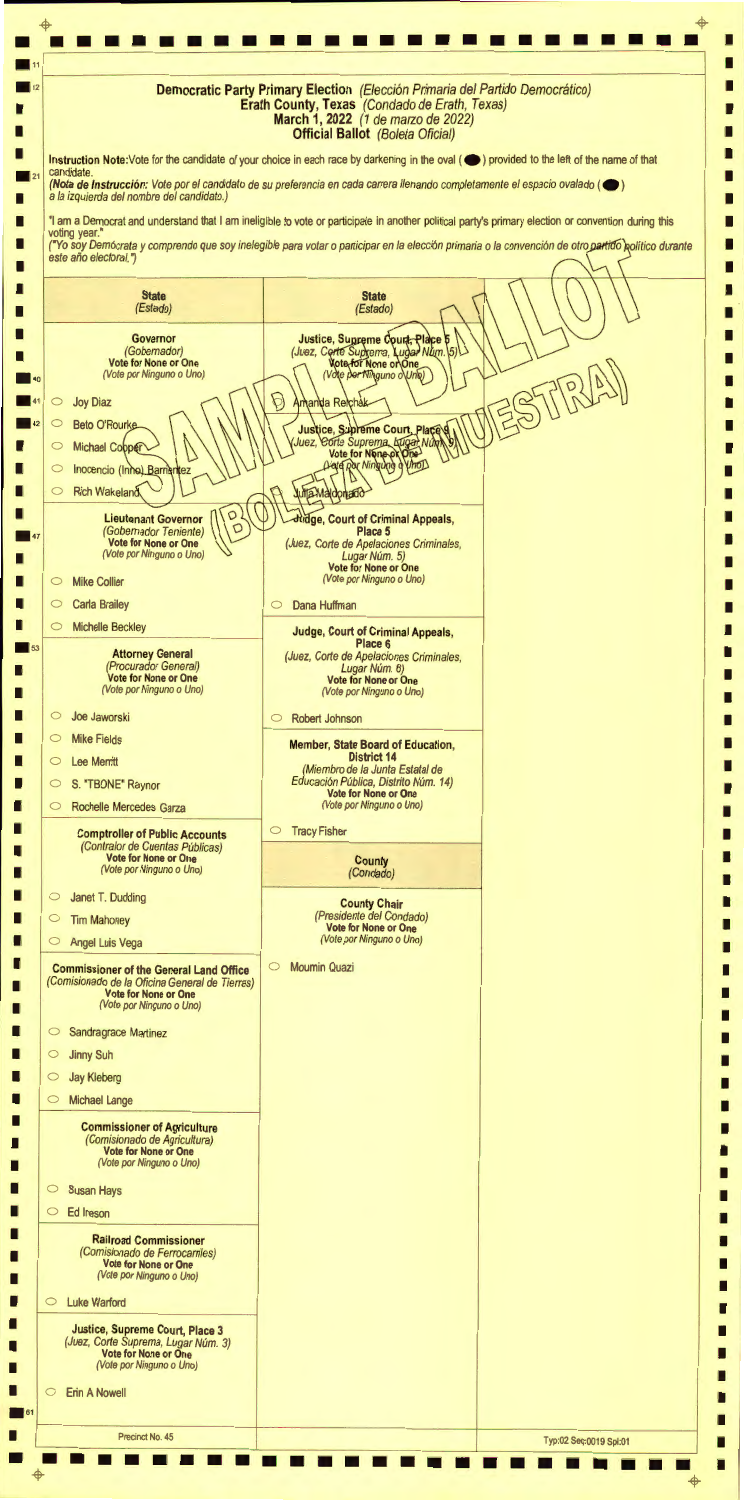•<mark>•••••••••••••••••••••••••</mark>  $\mathbf{P}$ -\$-  $\blacksquare$ ■ 11<br>
■ 12<br> **Democratic Party Primary Election** *(Elección Primaria del Partido Democrático)* I I **Erath County, Texas** (Condado de Erath, Texas) I I **March 1, 2022** (1 de marzo de 2022) I **Official Ballot** (Boleta Oficial) I I I **Instruction Note:Vote** for the candidate of your choice in each race by darkening in the oval ( **e )** provided to the left of the name of that candidate I **(Nota de lnstrucci6n:** Vote por el candidato de su preferencia en cada carrera 1/enando completamente el espacio ova/ado ( **e )**  a la izquierda def nombre def candidato.) I I I "I am a Democrat and understand that I am ineligible to vote or participate in another political party's primary election or convention during this I voting year." I ("Yo soy Demócrata y comprendo que soy inelegible para votar o participar en la elección primaria o la convención de otro partido golítico durante I este año electoral.") I I I I **State State**  (Estado) (Estado) I I I Justice, Supreme Court, Place 6<br>(Juez, Corte Suprema, Lugar Num.)<br>Wote for None or One I **Governor**  (Gobernador)  $\langle 5 \rangle$ I I **Vote for None or One**  (Vote por Ninguno o Uno) (Vote por Ninguno o Uno)  $\begin{array}{|c|c|c|}\n\hline\n\textbf{40} & \multicolumn{1}{|c|}{40} \\
\hline\n\textbf{41} & \multicolumn{1}{|c|}{42} & \multicolumn{1}{|c|}{\textbf{42}} \\
\hline\n\textbf{42} & \multicolumn{1}{|c|}{\textbf{43}}\n\end{array}$ I Joy Diaz Amanda Reichek  $\circ$ I **Beto O'Rourke**  $\circ$ Justice, Supreme Court, Plaçe<br>Juez, Corte Suprema, Kugar Nun I I  $\circ$ Michael Copper I Vote por Ning VHOD vog I  $\circ$ Inocencio (Inhe) Barrientez I **Julia Maldonado** I **Rich Wakeland**  $\circ$ I I Lieutenant Governor  $\left(\begin{matrix} 0 \\ 0 \end{matrix}\right)$ **ge, Court of Criminal Appeals,**  I **Place 5 . 47** I **Vote for None or One**  (Juez, Corte de Apelaciones Crimina/es, (Vote por Ninguno o Uno) Lugar Núm. 5) I I **Vote for None or One**  (Vote por Ninguno o Uno) I  $\circ$ Mike Collier I I  $\circ$ Carla Brailey 0 Dana Huffman I I Michelle Beckley  $\circ$ **Judge, Court of Criminal Appeals,**  I **Place 6**   $\overline{\phantom{a}}$ <sub>54</sub> I I **Attorney General**  (Juez, Corte de Ape/aciones Criminales, (Procurador General) Lugar Núm. 6) I **Vote for None or One Vote for None or One**  (Vote por Ninguno o Uno) (Vote por Ninguno o Uno) I I I  $\subset$ Joe Jaworski 0 Robert Johnson I I  $\circ$ Mike Fields I **Member, State Board of Education, District 14**  I Lee Merritt  $\circ$ I (Miembro de la Junta Estatal de Educación Pública, Distrito Núm. 14) I  $\circ$ S. "TBONE" Raynor I **Vote for None or One**  (Vote por Ninguno o Uno) I Rochelle Mercedes Garza  $\circ$ I I 0 Tracy Fisher **Comptroller of Public Accounts**  I (Contralor de Cuentas Públicas) I **Vote for None or One**  I **County**  (Vote por Ninguno o Uno) I (Condado) I I  $\circ$ Janet T. Dudding I **County Chair**  (Presidente def Condado) I Tim Mahoney  $\circ$ I **Vote for None or One**  (Vote por Ninguno o Uno) I  $\circ$ Angel Luis Vega I I **Moumin Quazi Commissioner of the General Land Office**  I (Comisionado de la Oficina General de Tierras) I **Vote for None or One**  I (Vote por Ninguno o Uno) I I I 0 Sandragrace Martinez I I  $\circ$  Jinny Suh I I 0 Jay Kleberg I